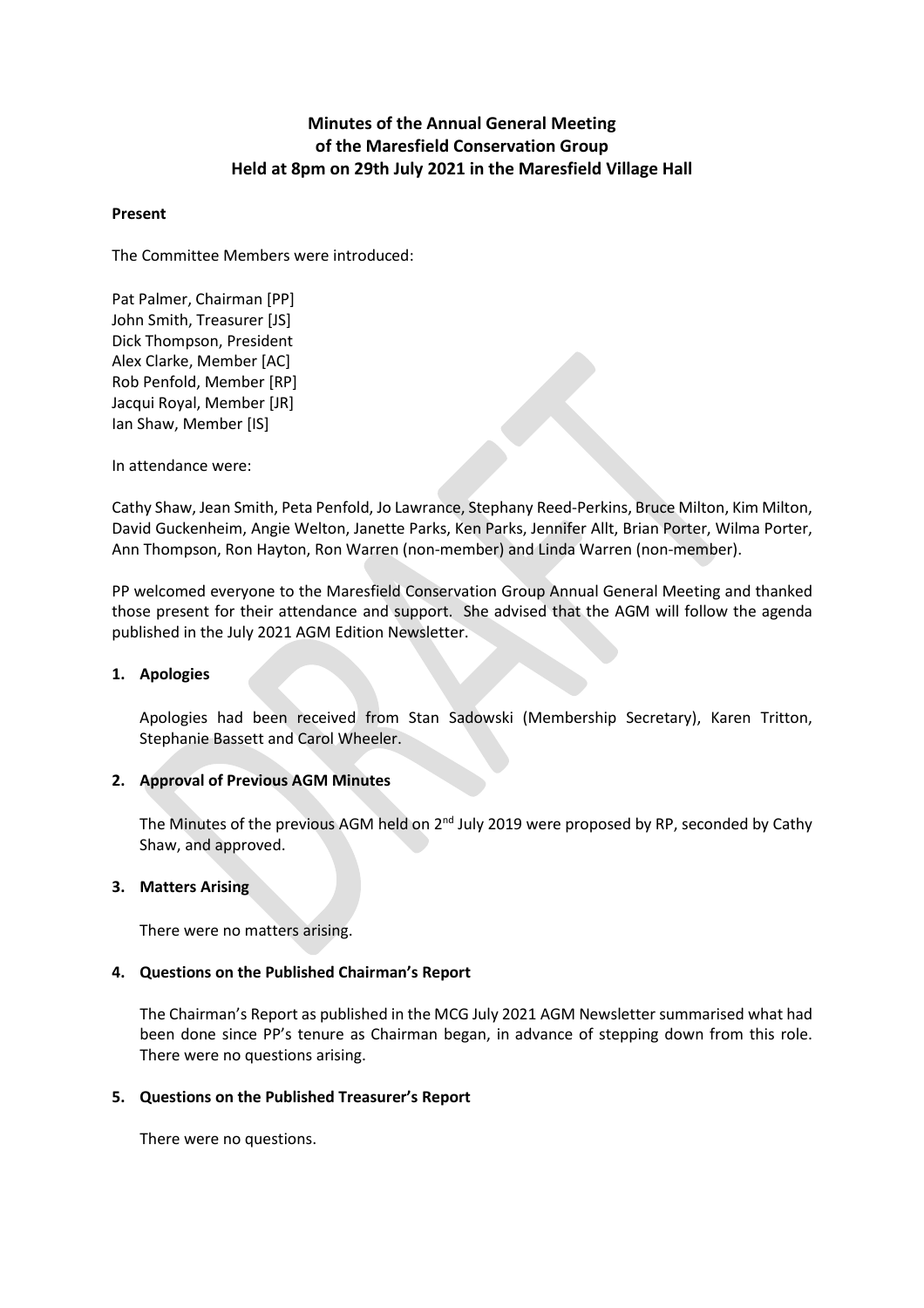## **6. Website & Membership**

PP read out a report prepared by Stan Sadowski, Membership Secretary [SS] who was not in attendance. In the year to 23 July 2021 the MCG website was visited 1,349 times by 1,021 individual users from 83 different countries, although the majority were, of course, from East Sussex. Whilst the Committee members try to keep the website up to date and relevant, they are open to any questions, comments, suggestions and corrections from any visitors to the website.

The past, problematic, 18 months have adversely impacted on the ability to keep in touch with MCG members. Whilst the fine cadre of collectors would, in normal times make personal contact with members who do not have standing orders for their subscriptions, it would have been wrong to ask them to knock on doors during the pandemic. Therefore, a couple of mail shots were made to members not subscribing by standing order which has been partially successful in collecting subscriptions. In the year to 31 March 2019 fully paid MCG membership stood at 175 compared to 167 in the previous year. Based on this, SS set himself an informal target to increase this to 200 fully paid members over the next couple of years. By end-March 2020 membership stood at 185, but, thanks to Covid-19, this came down to 140 by end-March this year. However, many members switched from making their subscriptions in cash to bank standing orders. As of 29<sup>th</sup> July 2021, 110 subscriptions have been received and more are coming in by post. Given that subscriptions paid by standing order only come through later in the year, it is not unreasonable to expect paid up membership to be at least back to last year's level, or even better if the collectors can safely do their rounds again at some point.

# **7. Footpaths Group**

JS advised that the pandemic had grounded the Footpaths Group [FG] for a year following Central Government and East Sussex Country Council [ESCC] advice to stay at home where possible. Where trees fell, the FG did venture out to chainsaw them up in the forest to make the footpaths safe to use, but there was little opportunity to carry out work more locally. The FG did lose 2-3 active members, but these have now been replaced and 2 ladies are also assisting, meaning that, as restrictions ease, the FG will be able to carry out more work.

JS summarised the work that, more latterly, the FG has been able to carry out:

- $\square$  Two months ago, a request was made to the FG to repair dangerous stiles within the parish. ESCC had no stiles available but JS did manage to locate two stiles kits and ESCC (exceptionally) gave permission for the work to go ahead, much to the delight of local residents.
- □ Clearance along the Weald Way from Duddleswell to Browns Brook;
- $\Box$  Removal of a fallen tree;
- $\Box$  Tree clearance and hedge trimming at Powder Mill (which resulted in a lovely letter to PP);
- $\Box$  Clearance around the Church footpath and within the Cemetery;
- $\Box$  Clearance along the footpath parallel to the A22 from the underpass;
- $\Box$  Washing of the fingerposts within the Parish including the derestriction signs;
- $\Box$  Straightening, repair and repainting of the fingerpost at The Chequers after it was hit by a lorry;
- $\Box$  Repainting of the Nutley 2000 sign, including the gold lettering; and
- Mowing of the verges at Lampool Corner during Maresfield in Bloom (except for the flowers around the bus stop which were left in situ).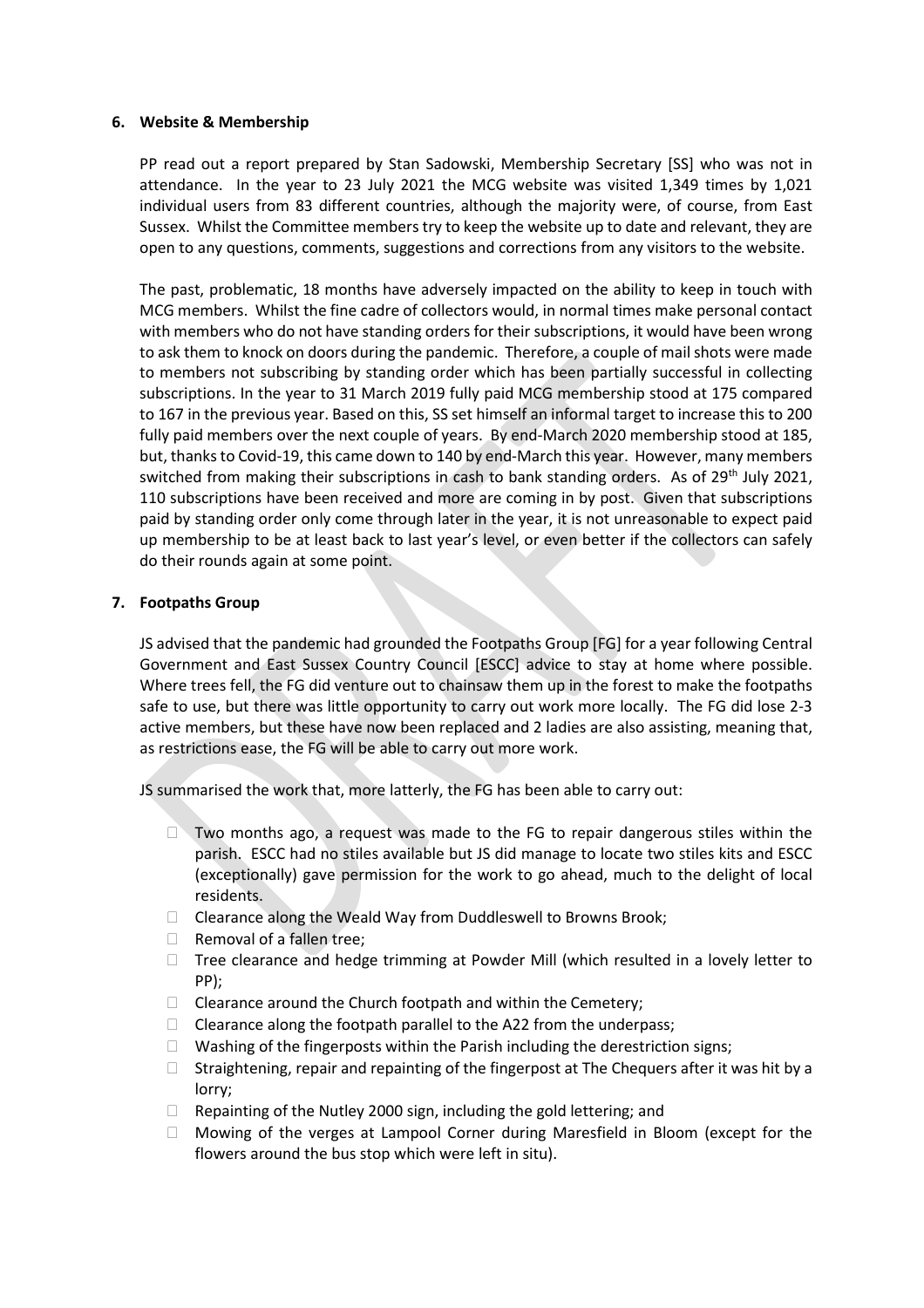PP concluded by offering the 'massive thanks' of the MCG and local residents for the excellent work carried out by the FG.

# **8. Future Projects and Plans**

The published Chairman's Report outlined the various projects and events that the MCG has been involved in over the past three years, but PP highlighted some of the less obvious things that have been done:

- The Committee have designed and produced a **Welcome Note** which is delivered to new people moving into Maresfield. If they decide to join the MCG, this is followed up with a Welcome Letter. This has proved very successful - a total of 76 welcome notes have been delivered resulting in 17 new members giving a 22.4% success rate.
- $\Box$  All forms used by the MCG have been redesigned and re-worded. For instance, the Membership Application Form now includes all methods of paying the annual subscription, together with sections for gift aid and email addresses. This means that, instead of four separate forms, everything is included on just one form providing maximum information as soon as new members join. In August 2018 email addresses were held for only 58% of members whereas today it's 79%. This is really important as it enables the MCG to keep in contact with and fully inform those members. Any member who is not currently receiving emails from the MCG is asked to contact Stan Sadowski who will check to see the reason for this.
- $\Box$  MCG activities and projects are publicised via monthly updates in the Parish Magazine which allows residents to contact the MCG with their concerns or respond when the MCG asks for help (such as notification when new people arrived in Maresfield so that a welcome note can be sent). PP emphasised that the MCG can achieve a lot when people pull together.

**MCG Constitution**: proposed changes to the Constitution were outlined in a leaflet attached to the AGM Newsletter. PP advised that the Constitution was re-designed in 2019 (pre-pandemic) to update it, respond to modern day working practices, and make it more user friendly. The changes essentially comprising re-wording and a new layout, and a proposal to move the date of the AGM forwards from July (where it clash with existing events such as Wimbledon) to May or June. As there were no questions, PP invited the members present to vote on the proposed changes to the Constitution, advising that she had already received 21 proxy forms signed by members (whom she thanked accordingly). **Carried unanimously**.

Whilst it may not be possible to carry all of these initiatives forwards, PP highlighted a number of forthcoming plans and events:

- **Maresfield Good Neighbour Scheme**: Just prior to the lockdown, the Committee had seriously looked into setting up a Good Neighbour scheme. Several forms had been already been devised and the project was about to be launched. It isn't necessarily intended to be part MCG but could come under the MCG umbrella with its own committee. The committee remain keen to assess the merit of this venture.
- The **Climate Change Interest Group** recently contacted the MCG Committee regarding the possibility of planting trees in designated areas in the village. The Committee responded positively and are awaiting further details of their initial proposals.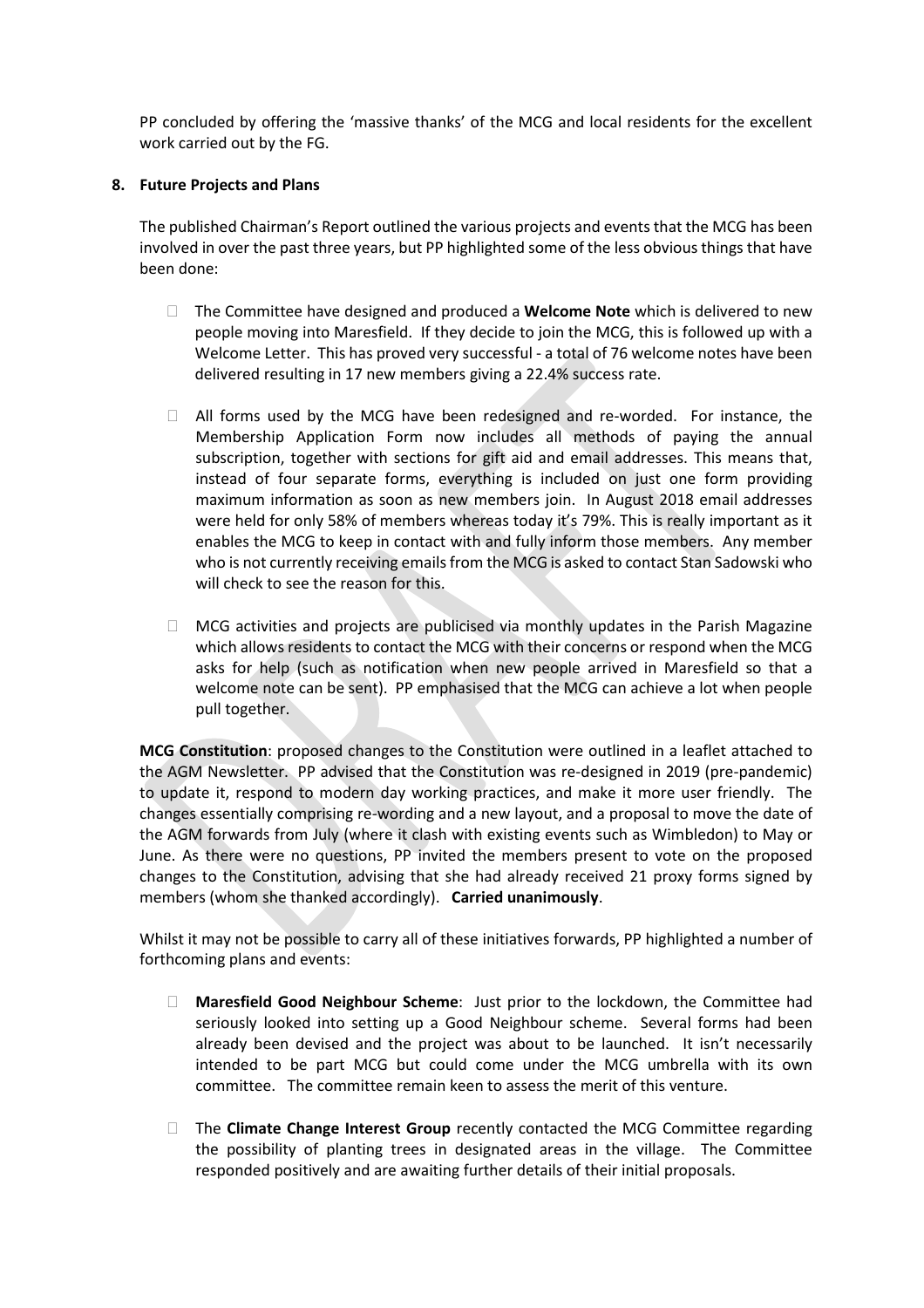- **Display board of historical sites around Maresfield:** A possible pictorial map of historical sites around Maresfield was discussed at the MCG committee meeting in July 2020, possibly to be sited near The Chequers fingerpost. This will possibly be a long-term project. An artist will be needed (who could be expensive) along with a display board which would need to be of good quality in order to survive all weather conditions.
- **Parapet at Underhill:** This is quite a new development and relates to a bridge which crosses the Shortbridge Stream and was originally topped by a curved metal railing that fell into disrepair. This was replaced by ESCC Highways with a utilitarian structure comprising concrete posts and heavy duty galvanised metal rails which led to appeals by Underhill residents to a local councillor to replace the unsightly structure and reinstate the original. These have not met with any success, there is considerable local anger, and the structure has been since been daubed with paint. Local residents are investigating the option of replacing the railings with a replica of the original - a sketch design and quotation have been obtained from Thorne Civil Engineering of Uckfield. The MCG have agreed to support this action in principle and will consider any further action MCG might take as and when the situation evolves.
- **Bee Project:** This was initiated by JR and intended to be <sup>a</sup> recruitment drive in association with Bonners School. Bees are an essential part of our food chain and a fun questionnaire on bees had been devised for the schoolchildren with a prize for the best entry. This was due to be carried out in the spring of this year but is now planned for the spring of 2022.

#### 9. **Election of Executive Committee**

PP advised that she had received two new nomination forms:

- $\Box$  Bruce Milton (an existing member of the Footpaths Group) was nominated by AC, seconded by JR, and, following a vote, was duly elected to the Executive Committee.
- $\Box$  Jo Lawrance (also a member of the Footpaths Group) was nominated by AC, seconded by IS and, following a vote, was duly elected as the new Chairman of the MCG. Jo then stood to say a few words. She advised that she had moved to Maresfield in February 2020 having been a previous resident of the parish. She has been extremely pleased to help out the FG since then and is happy to expand her role to that of Chairman of the MCG which she looks forwards to carrying out with everyone's help.
- $\Box$  The existing members of the MCG Executive Committee indicated that they are all prepared to continue in their current roles. This was approved and, following a vote, the Executive Committee was duly elected.

#### **10. Any Other Business**

 Angie Welton, in her role as St Bartholomew's Church Administrator, stood to say a few words (advising that unfortunately, Vicar Ben was unable to attend the AGM). Richard, the Church Warden, had already sent a note to the Footpaths Group to thank them for the excellent assistance given in respect of the grass cutting in the lower cemetery in June which, to that point, had been looking very unloved. Seven members of the FG and two volunteers from the Church set about the rewarding task of cutting the wet grass with